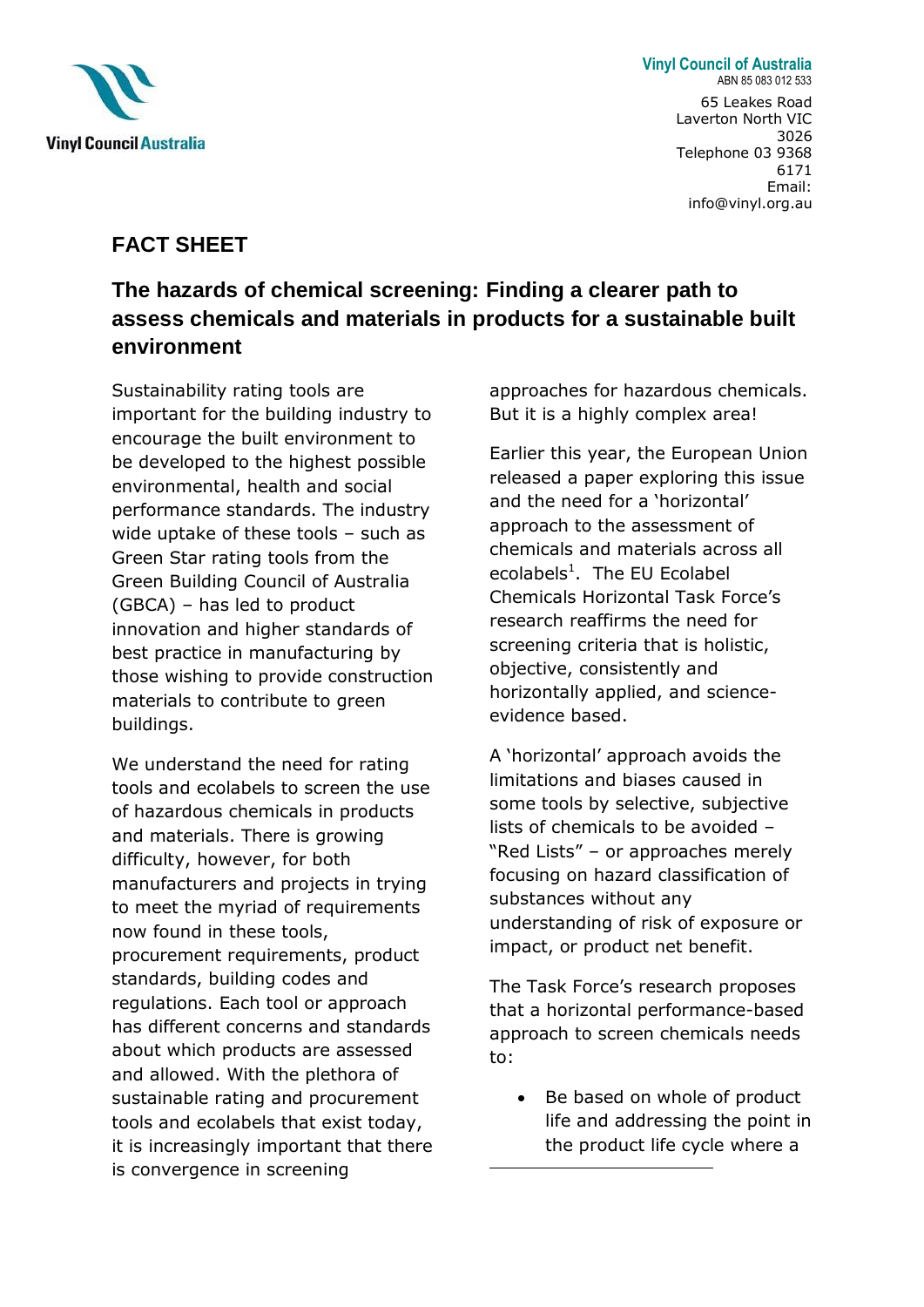

**Vinyl Council of Australia** ABN 85 083 012 533

> 65 Leakes Road Laverton North VIC 3026 Telephone 03 9368 6171 Email: info@vinyl.org.au

chemical hazard classification poses the most significant risk to environment, consumers and/or workers;

- Reflect the best performing products currently available; and
- Require scientific evaluations of substitute materials/products to demonstrate a reduction in inherent hazards.

## *Driving Change*

The approach to reviewing PVC and other materials taken by the GBCA between 2007 and 2010 is markedly similar to that recommended in the Task Force's 'horizontal' approach. The EU paper recommends using expert technical literature, LCA and industry advice to assess impact and risk of exposure to chemicals and that evidence of the potential to control exposures be taken into account.

It notes a distinction between chemicals contained in the final product and chemicals used in manufacturing. The Task Force proposes that the strictest sectoral Occupational Exposure Limits and Best Available Technologies be identified and required where a product uses hazardous substances in manufacture.

This is, in essence, how the GBCA approached the issue of PVC in

conducting its review and developing the criteria for the Best Practice guidelines for manufacturing PVC. The GBCA established an Expert Reference Group, engaged with industry and reviewed regulatory and technical literature in its assessment.

Best practice guidelines for manufacturing PVC were then developed by the GBCA in recognition that historical issues with PVC were no longer relevant to all PVC products and alternatives to PVC were not always better. The guidelines encourage all PVC manufacturers to improve the life cycle of their products from the sourcing of upstream raw material inputs, to the additives used and end of life product stewardship. PVC product suppliers have to undergo independent third party auditing to demonstrate full compliance of their manufacturing process and supply chains with the best practice guidelines.

The Task Force's paper attests to the robustness of the GBCA's approach to PVC. The Best Environmental Practice approach to PVC is driving significant change in PVC products in Australia and ensures that lifecycle impacts are minimised.

No material is inherently 'sustainable'. For any material, it is how it is managed over its entire life cycle that determines its